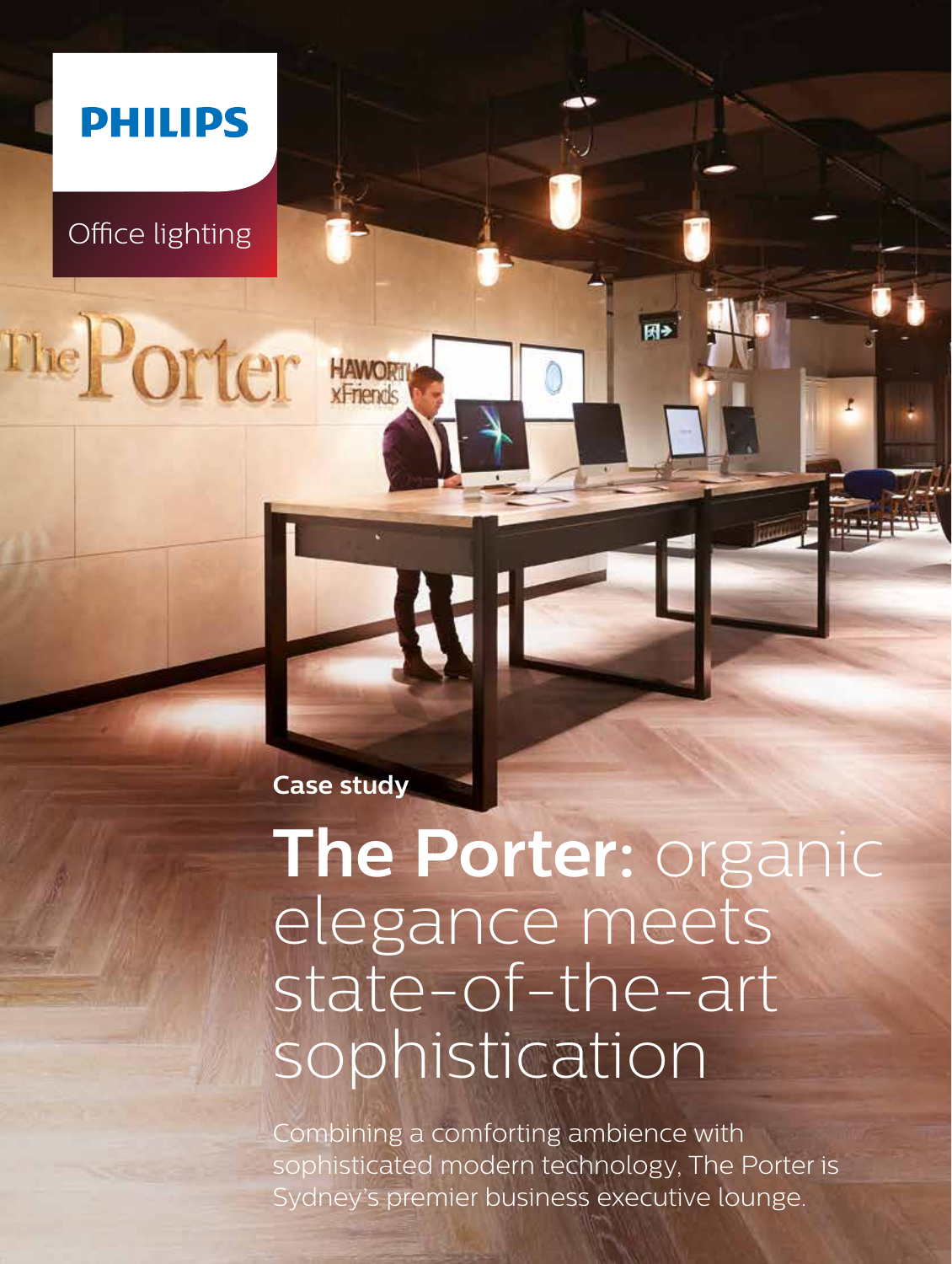# Background

Haworth collaborates with businesses worldwide to create organic working environments. By adopting an open-platform approach and partnering with best-in-class organizations, Haworth is able to offer sophisticated integrated workspace solutions to its clients. As a natural progression of this philosophy, Haworth is partnering directly with building owners to develop business club environments that embody a shared vision for creating luxurious and effective meeting and working spaces.

Haworth recently partnered with Lend Lease – managers of 1 O'Connell Street, an iconic 35-storey office building in the heart of Sydney's CBD – to develop part of the building's lobby area into an adaptable and flexible workspace, suitable for a dynamic range of business, community and social activities.

Haworth and Philips Lighting have fostered a strong and productive strategic alliance over a number of years, and have recently partnered on several core-



level projects, including a dynamic shared workspace in the Parkview Green building in Beijing. Consequently, it was natural that Haworth elect to leverage our Dynalite control systems expertise once again to provide a state-of-the-art lighting solution for the new project at 1 O'Connell Street – known as The Porter.

# The challenge

Haworth's challenge for 1 O'Connell Street was to transform 600 square meters of lobby space into a flexible and adaptable workspace that would help support the ongoing business needs of existing building tenants as well as new users. All too often, the lobbies of similar commercial buildings are simply given over to unimaginative retail ventures and food courts.

The Porter design brief called for an exclusive business club lounge area, separated into a series of distinct working areas: The Studio, an open area designed for workshops, presentations and interactive meetings; The Atelier, a technology-enabled room for workshops, training seminars, video/audio conferencing and focused meetings; The Library, a serene hot-desking area also set up for video/audio conferencing; and The Lounges for more informal meetings, equipped with wireless presentation screens.

The lighting/automation design–developed in close collaboration between Haworth and Philips Lighting Solutions Manager, Vessi Ivanova – needed to reflect the overall design ethos of The Porter, complementing the requirements of the different spaces. The lighting plan focused on realizing the best possible balance between form and function, and this was achieved through a combination of architectural and feature pendant LED lighting to create the desired ambience, with Digital Addressable Lighting Interface (DALI) LED luminaires delivering task-specific illumination.

**"The Dynalite controls are a standout feature** of the

project. It is a very flexible and elegant system that perfectly matches the overall design of The Porter."

**Viswesh Sathi, Haworth Australia Business Operations Manager**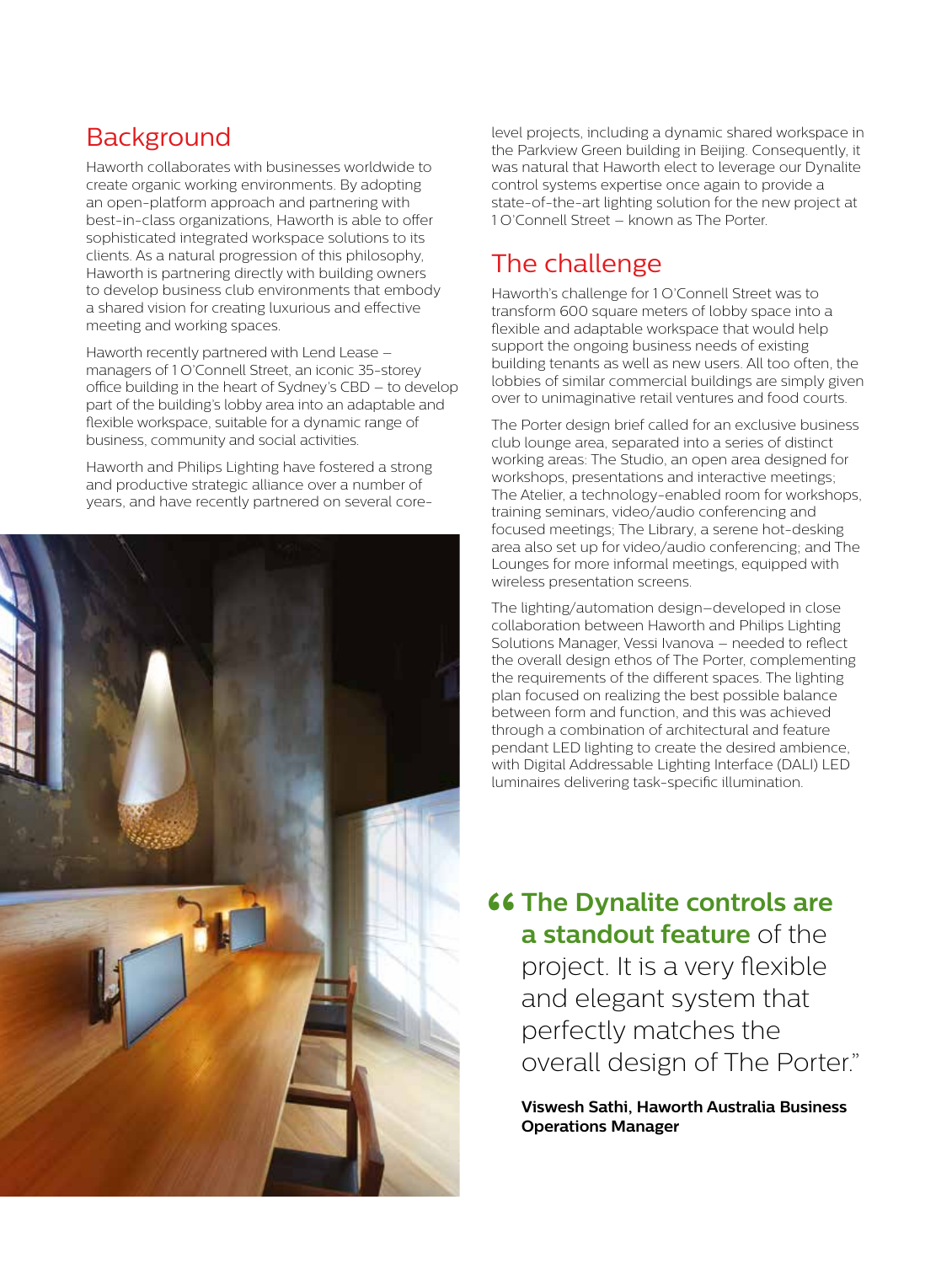

## The solution

The switching of the feature and architectural lighting is achieved via two Dynalite DDRC1220FR-GL relay controllers, while the dimming for the 120 DALIaddressable luminaires is controlled through a threechannel DDBC320-DALI controller. The DALI luminaires are installed on a suspended track, which delivers both a contemporary look and ultimate flexibility. One of the many benefits of a DALI system is that it allows luminaires to be regrouped easily. The use of suspended lighting tracks allows luminaires to be physically repositioned without the need for rewiring.

An additional DDRC810DT 8-channel relay controller enables motorized blind control through the Dynalite system, while a DNG232 RS232 network gateway allows full two-way integration between the lighting control system and the AMX protocols used by the AV systems in the video-conferencing and meeting rooms.

The use of DUS704C universal sensors and the DDTC001 Timeclock facilitates automated scene control based on both operating hours and the occupancy status of various areas. The award-winning AntumbraButton user interface further enhances the elegance of the solution, while the DTP170 Color Touchscreen provides an intuitive supervisory interface for the entire system.

The various elements of the system are interconnected through the robust DyNet RS485 network, and the system was commissioned using EnvisionProject commissioning and management software.

## **Benefits**

The finished system's ease of operation belies its underlying sophistication, perfectly matching the overall design ethos of The Porter. The AV integration provides a perfect example of this, with a single button press simultaneously turning on the AV systems, closing the blinds and optimizing the lighting levels.

Automation settings simplify operation for both staff and visitors, providing an inherently energy-efficient system that is both unobtrusive and intuitive to use. Moreover, the DALI protocols deliver the flexibility to allow lighting moods to be adjusted easily through preset scenes, while facilitating future layout changes without the need for costly rewiring.

Completed in June 2014, The Porter demonstrates what can be achieved through a true partnership between industry-leading specialists. The finished result is an organic workspace that offers the perfect environment to support the wide-ranging business requirements of The Porter's members.

### **Fast facts**

**Project:**

The Porter

#### **Location:**

1 O'Connell Street, Sydney, Australia

**Building owner:** Lend Lease

#### **Interior designer:**

2D3D Creative

**Lighting designer:** Philips Lighting Solutions

## **AV integrator:**

Peace Of Mind Technology

#### **System installer:**

## FDC

**Products:** DDBC320-DALI DALI Driver Controller, DDRC1220FR-GL Relay Controllers, DDRC810DT-GL Relay Controller, AntumbraButton user interfaces, DTP170 Color Touchscreen, DUS704C Universal Sensors, DDTC001 Timeclock, DyNet RS485 Network, DNG232 RS232 Network Gateway, EnvisionProject commissioning and management software